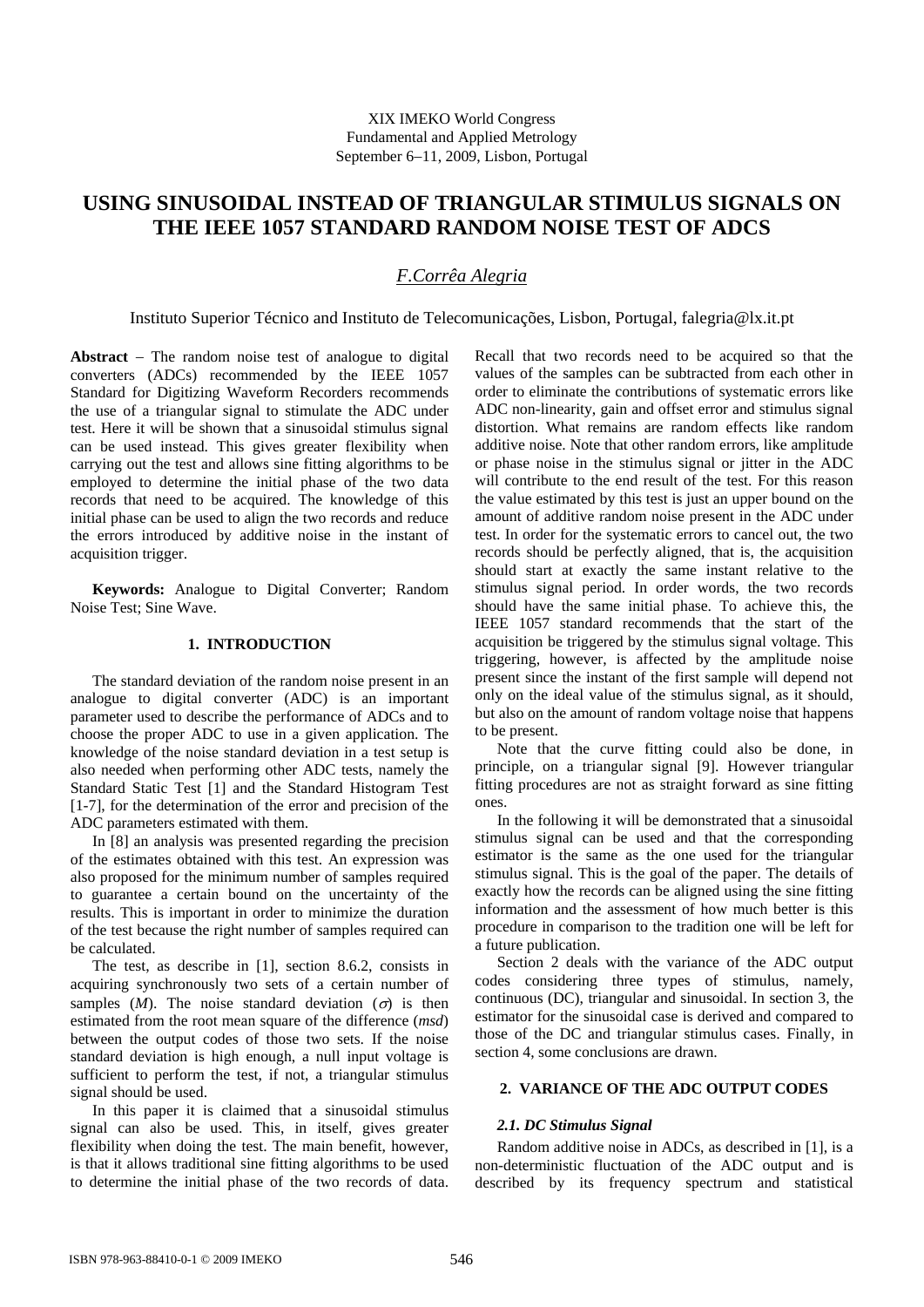properties. It is usually considered that the noise present is white (flat frequency spectrum), presenting a stationary probability density function and that the noise is additive and independent of the stimulus signal.

Due to the presence of random noise at the ADC input, the output code (*k*) can be considered a discrete random variable which can assume any value between 0 and  $2^{n_b} - 1$ for a  $n_b$ -bit ADC.

When the additive noise standard deviation is higher than the ADC ideal code bin width (*Q*) the suggested method in [1] is to short circuit the ADC input and acquire two sets of samples ( $ka_j$  and  $kb_j$ ) and subtract the codes obtained. This eliminates fixed errors of the ADC but preserves the random nature of the output codes.

Here normalized voltages, expressed in LSB (least significant bits) units, will be used, by dividing the voltages with the ideal ADC code bin width *Q*. The normalized stimulus signal voltage is represented by *y* and the normalized random noise voltage is represented by *r*. The normalized sampled voltage at instant  $t_i$  is thus given by

$$
u(tj) = y(tj) + r(tj).
$$
 (1)

Considering that the normalized additive noise has a null mean and a standard deviation represented by  $\sigma_r$  ( $\sigma/Q$ ), the sampled voltage, which is also a random variable, has

$$
\mu_u = y \quad \text{and} \quad \sigma_u = \sigma_r \,. \tag{2}
$$

Being the additive noise normally distributed, the sampled voltage probability density function is [10]

$$
f_u(u \mid y) = \frac{1}{\sqrt{2\pi}\sigma_r} \cdot e^{-\frac{(u-y)^2}{2\sigma_r^2}} \tag{3}
$$

and its distribution function is [10]

J.

$$
F_u(U \mid y) = \int_{-\infty}^{U} f_u(u) \cdot du = \frac{1}{2} + \frac{1}{2} \cdot erf\left(\frac{U - y}{\sqrt{2} \cdot \sigma_r}\right). \tag{4}
$$

Due to the subtraction of the codes obtained with the two sample sets, it is appropriate to consider the ADC as having an ideal behaviour since any fixed errors were eliminated by the subtraction and random errors can be considered as being present in the stimulus signal input.

The probability  $p_k$  of a sample having output code  $k$  is equal to the probability of the sampled voltage being equal to or lower than the transition voltage *T*[k+1] and equal to or greater than transition voltage *T*[*k*] (for the middle codes):

$$
p_k = P\{U[k] \le u \le U[k+1]\}, \quad k = 1, \ldots, 2^{n_b} - 2 \,, \tag{5}
$$

where the normalized transition voltage  $U[k]=T[k]/Q$  was used. The probability  $p_k$  can thus be expressed with the help of the sampled voltage distribution function:

$$
p_k(y) = \begin{cases} F_u(U[1]|y) & , k = 0\\ F_u(U[k+1]|y) - F_u(U[k]|y) & , k = 1,2,...,2^{n_b} - 2\\ 1 - F_u(U[2^{n_b} - 1]|y) & , k = 2^{n_b} - 1 \end{cases}
$$
(6)

The mean, second moment and variance of the output codes are, by definition [10],

$$
\mu_{k|y} = \sum_{k=0}^{2^{m_{b}}-1} k \cdot p_{k}(y), \, m_{2k|y} = \sum_{k=0}^{2^{m_{b}}-1} k^{2} \cdot p_{k}(y) , \, \sigma_{k|y}^{2} = m_{2k|y} - \mu_{k|y}^{2} . \, (7)
$$

### *2.2. Triangular Stimulus Signal*

When the amount of random noise present is small, in comparison with the ADC ideal code bin width, the IEEE 1057 standard [1] suggests the use of a triangular stimulus signal that spans several ADC codes (about 10). The variance of the output codes can be calculated from the amplitude distribution,  $f_y$ , of the triangular stimulus signal [10] using

$$
\sigma_k^2 = \int_{-\infty}^{\infty} \sigma_{k|y}^2(y) \cdot f_y(y) dy . \tag{8}
$$

For a triangular stimulus signal, with an amplitude *A* and an offset *C*, normalized by the ideal code bin width  $(A<sub>0</sub>=A/Q)$ and  $C_Q = C/Q$  the amplitude distribution is

$$
f_{y}(y) = \begin{cases} \frac{1}{2A_{Q}} & , |y - C_{Q}| < A_{Q} \\ 0 & , \text{ otherwise} \end{cases}
$$
 (9)

The output codes variance is thus

$$
\sigma_k^2 = \frac{1}{2A_Q} \int_{C_Q - A_Q}^{C_Q + A_Q} \sigma_{k|y}^2(y) dy.
$$
 (10)

#### *2.3. Sinusoidal Stimulus Signal*

In the case of a sinusoidal stimulus signal, the variance of the output codes can be calculated the same way as in the previous paragraph using now [10]

$$
f_{y}(y) = \begin{cases} \frac{1}{\pi \sqrt{A_{Q}^{2} - (y - C_{Q})^{2}}} & , |y - C_{Q}| < A_{Q} \\ 0 & , \text{ otherwise} \end{cases}
$$
 (11)

Inserting this into (8) leads to

$$
\sigma_k^2 = \int_{C_0 - A_0}^{C_0 + A_0} \sigma_{k|y}^2(y) \frac{1}{\pi \sqrt{A_0^2 - (y - C_0)^2}} dy .
$$
 (12)

### **3. RANDOM NOISE ESTIMATORS**

The random noise estimator is computed from the mean square difference

$$
msd = \frac{1}{M} \sum_{j=0}^{M-1} (ka_j - kb_j)^2
$$
 (13)

The mean square difference obtained has twice the variance of each set since they are independent of each other. According to [10] the expected value of the mean square difference determined by (13) is twice the variance of the output codes: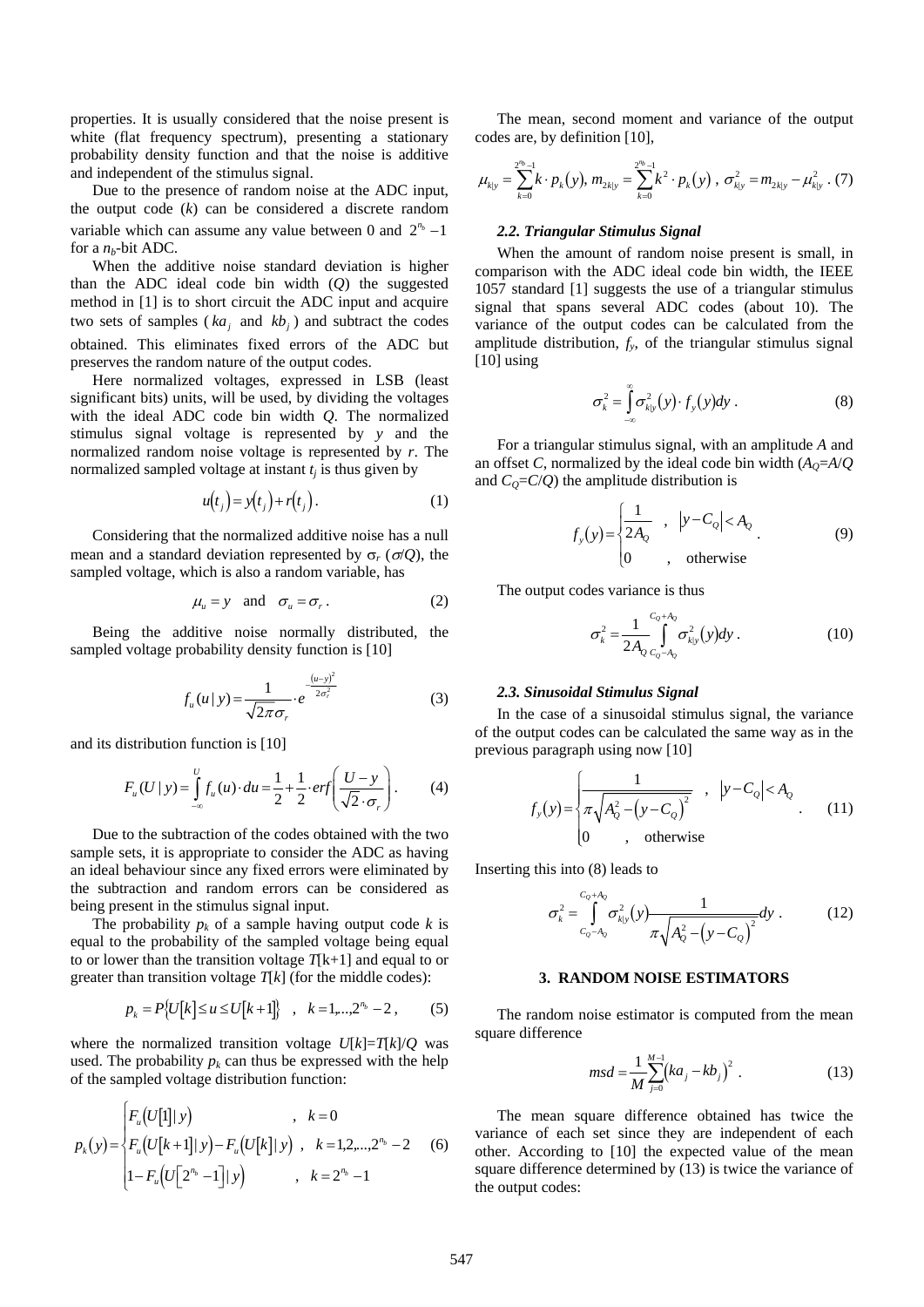$$
E\{msd\} = \sigma_{ka}^2 + \sigma_{kb}^2 = 2\sigma_k^2.
$$
 (14)

Taken this into account, and considering that the variance of the output codes is equal to that of the additive noise, the estimated variance of the latter is just

$$
\widehat{\sigma_r} = \sqrt{\frac{msd}{2}} \,. \tag{15}
$$

The expected value of the estimated noise standard deviation can be approximated, using (15), by

$$
E\left\{\widehat{\sigma_r}\right\} \approx \sqrt{\frac{E\{msd\}}{2}}\,. \tag{16}
$$

Inserting (14) leads to

$$
E\left\{\widehat{\sigma_r}\right\} \approx \sigma_k \,,\tag{17}
$$

where  $\sigma_k$  is given by (7).

As seen in Fig. 1, for small values of random noise standard deviation, the expected value of the estimator is much different than the actual value of noise standard deviation (dashed and dotted curves).



Fig. 1. Expected value of the estimated random noise as a function of the actual standard deviation of the random noise for a DC stimulus (dashed and dotted), a triangular stimulus (solid) and a sinusoidal stimulus (dash-dotted). Two cases of DC stimulus are represented: value equal to one of the ADC transition voltages (dashed) and exactly in between two consecutive ADC transition voltages (dotted). The triangular and sinusoidal stimulus signals have an amplitude of 5 LSB.

In the case of a triangular stimulus signal, the estimator recommended in the IEEE 1057 standard is

$$
\widehat{\sigma_r} = \left[ \left( \sqrt{\frac{msd}{2}} \right)^{-4} + \left( \frac{\sqrt{\pi}}{2} msd \right)^{-4} \right]^{-\frac{1}{4}}.
$$
 (18)

This expression was heuristically obtained from the two extreme cases of a large amount of random noise (eq. (15)) and a small amount of random noise. This latter case is determined from (6) and (7) but considering that the stimulus signal only spans two ADC output codes. In that case one has

$$
\sigma_k^2 = \frac{1}{2A_Q} \int_{c_Q - A_Q}^{c_Q + A_Q} \left[ \frac{1}{4} - \frac{1}{4} \cdot erf^2 \left( \frac{U[k] - y}{\sqrt{2} \cdot \sigma_r} \right) \right] dy \quad , \quad \sigma_r \ll 1. \tag{19}
$$

Inserting (19) into (10) leads to

$$
\lim_{\substack{\sigma_r \to 0 \\ A_0 \to \infty}} \sigma_k^2 = \frac{1}{\sqrt{\pi}} \sigma_r \,. \tag{20}
$$

Considering (14) and (20), a possible estimator for the case of low amount of random noise would be

$$
\widehat{\sigma_r} = \frac{\sqrt{\pi}}{2} m s d \quad , \quad \sigma_r \ll 1. \tag{21}
$$

It is (15) and (21) that leads to (18). The expected value of (18) can be approximated by

$$
E\left\{\widehat{\sigma_r}\right\} \approx \left[ \left( \sqrt{\frac{E\{msd\}}{2}} \right)^{-4} + \left( \frac{\sqrt{\pi}}{2} E\{msd\} \right)^{-4} \right]^{-\frac{1}{4}}.
$$
 (22)

Inserting (14) leads to

$$
E\left\{\widehat{\sigma_r}\right\} \approx \left[\left(\sigma_k\right)^{-4} + \left(\sqrt{\pi}\sigma_k^2\right)^{-4}\right]^{-\frac{1}{4}},\tag{23}
$$

where  $\sigma_k$  is given by (7). This expected value is depicted in Fig. 1 (solid curve) which shows that it is a good estimator of  $\sigma_r$ .

To use a sinusoidal stimulus signal one can derive an estimator using the same reasoning as in the case of the triangular signal. Instead of using (9) and (10) one would use (11) and (12). The result obtained for the extreme case of small random noise standard deviation and large stimulus signal amplitude is the same as in the case of the triangular stimulus signal, namely (20). The heuristically derived estimator to use in the case of a sinusoidal stimulus is thus the same as used for the triangular stimulus, that is, (18). The expected value of the estimator in the sinusoidal case is also depicted in Fig. 1 (dash-dotted curve). It can be seen to be very similar to the triangular one (solid curve).

In Fig. 2 the error of the estimators, defined as

$$
e_{\widehat{\sigma_r}} \triangleq \mathbb{E} \left\{ \widehat{\sigma_r} \right\} - \sigma_r , \qquad (24)
$$

is represented. For small amounts of random noise the triangular and sinusoidal estimators have a much lower error than the DC estimator. For large amounts of random noise, all estimators are equally good.